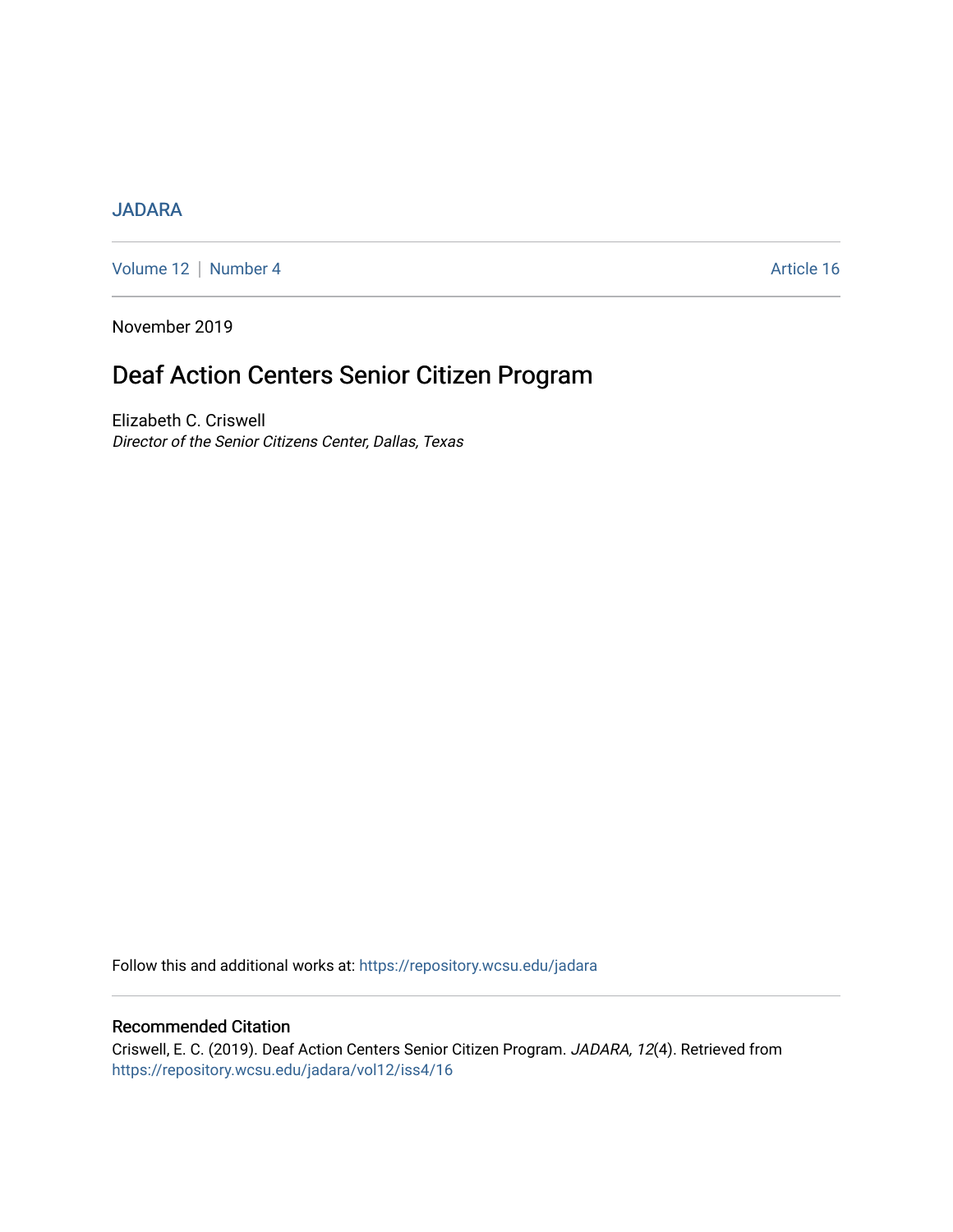#### Elizabeth C. Criswell

Many people, including many professionals, believe it is natural for old people to be un happy, depressed or anxious. "There is nothing you can do", they say, "it is part of growing old".

This is where the Deaf Action Center's Older Persons' Program enters. We are of the philosophy that involvement on a regular basis in planned social, educational, recreational, and other programs can and will benefit older hearing-impaired people to relieve many of their emotional difficulties.

Long existing research has documented many of the life problems of hearing-impaired people. The greatest of these problems are, of course, receptive and expressive communica tion with the so-called "hearing world". Isola tion, a well recognized factor in many of the problems affecting deaf people is increased after retirement and they find themselves vir tually prisoners in solitary confinement. In creasing research points to problems resulting from poor or malnutrition.

It has been shown that many of the prob lems older people face are rooted in their life situation and/or environmental circumstances. Sometimes temporary conditions resembling "senility" occur following an illness or a particularly upsetting event or situation. Although it is frightening when an elderly person ex periences problems, such difficulties are often temporary and disappear after a brief inter vention.

Often stereotypes of old age increase an aged person's problems. For example: older people are supposed to have poor eyesight and lose their memory. We tend to look for and find these "evidences" of aging, then pass them off as signs that a person is slipping and that is the way it should be as one grows old. Fortunately, experts have begun to convince us that fading eyesight may not be natural but Glaucoma, so eyes should be checked often. Also, fading memory may not be a natural sign of aging, but rather of a neurological incident, stroke or tumor. Old stereotypes die hard and they will be with us for some time to come.

Finances, almost: without exception, are a serious concern for the elderly. In the case of citizens who are deaf these concerns are in creased. On the average, deaf workers earn less over a lifetime than their hearing counterpart and retirement benefits are based on lifetime earnings. Most retired persons who are deaf find their fixed incomes substantially under prevailing poverty guidelines.

Again, the problems of sub-standard hous ing among the elderly are well documented within the public at large. No specific figures have been developed relating directly to citizens who have hearing impairments. But, those of us working in the field know from long experience and observation that deafness does not isolate people from the problems of society, but merely from the advantages.

Sometimes the problems of the older person who is deaf can best be helped by changing the environment, but the most misused environ mental change is probably institutionalization. For this reason alone many elderly persons, hearing as well as deaf, refuse to ask for help.

This refusal continues to occur even after

Mrs. Criswell is Director of the Senior Citizens Center, Dallas, Texas.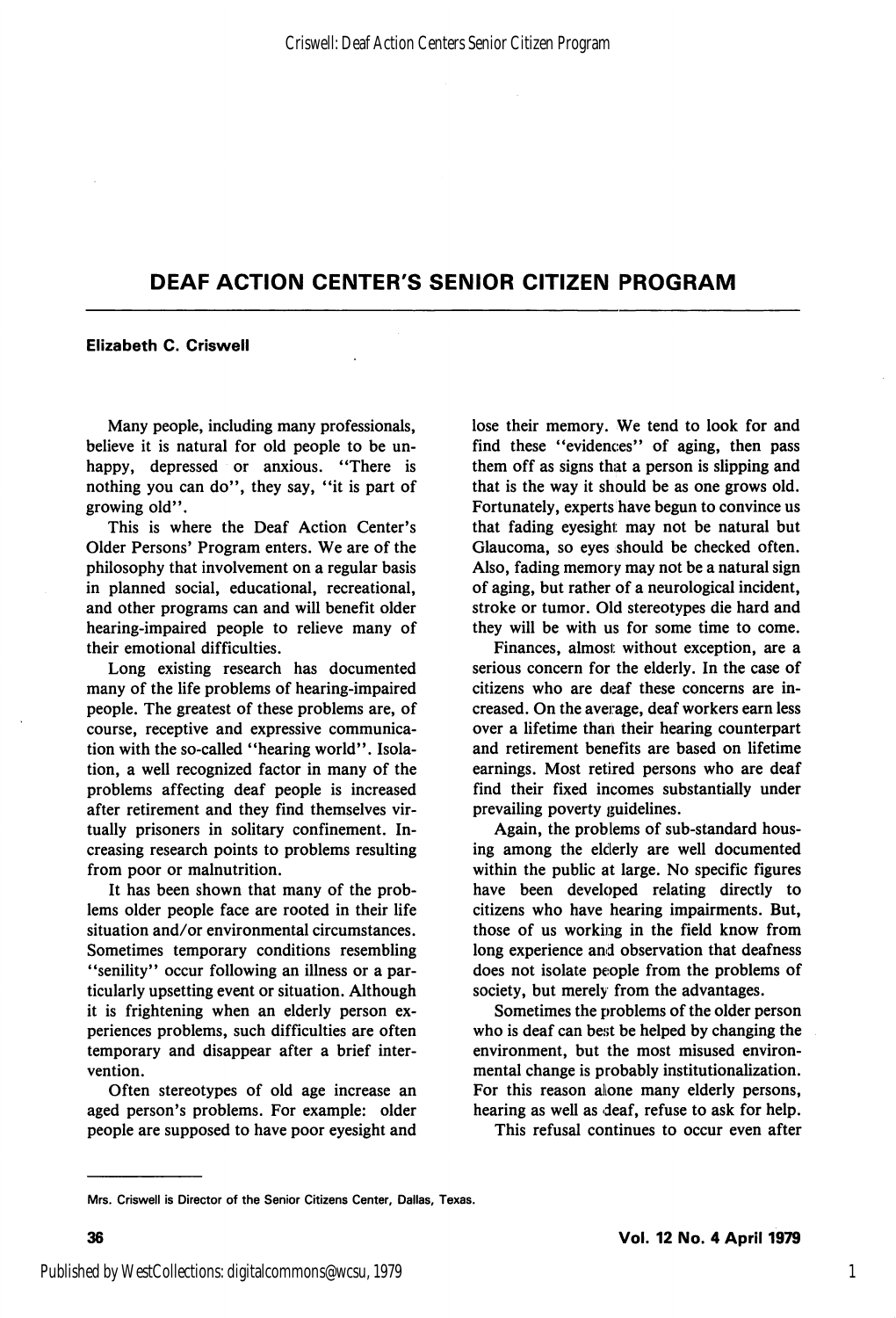the repeated criminal victimization of elderly persons. One recent example: A 78 year old Dallas woman who had been raped three times by the same man. Her fear of institutionalization prevented a report to the police until after her third attack.

Obviously, change can and must not be contemplated unless and until suitable environ mental surroundings can be found. And, we all know that suitable often refers to the privi leged. And, we also know that privileged and older person and for that matter privileged and deaf are mutually exclusive words.

Thus, alternative plans must be developed and that is what the Deaf Action Center Older Persons' Program is all about. It is built on one of the basic needs of all elderly people, adequate nutritional intake. Operating under a combination of Title VII and Title III grants, the Older Persons Nutrition Program feeds a hot meal, daily at noon, offering at least onethird of the minimum daily requirements of all essential elements, vitamins and minerals. This meal is free, or at a vastly reduced cost to those who can afford to pay. This is an important point. Pride often dictates that those who can least afford it pay something, a few pennies perhaps, for their meal.

The Program started on a three-day a week schedule, Monday, Wednesday and Friday. But, within a short time it was expanded to five-days a week because of a well demon strated need and interest.

A typical meal might consist of: a baked pork chop, green salad or green vegetable, rice or potato, cornbread, and a dessert. Fresh fruit is served often, along with all the milk one can drink. Each person is encouraged to drink skim milk and to eat more vegetables and salads than starches. There is a concerted ef fort to offer good nutritional information along with the meal to encourage informed buying habits when participants go to the grocery store.

But the Nutrition Program is far from just a lunch or feeding program. In a sense that is a way to get some people in so the remainder of the program can take over.

Each day there is a planned educational or recreational program i.e., bingo, cards.

dominoes, etc. It is the Program Manager's task to plan, on a daily basis, some program of enrichment based on the broad needs of elderly persons. On a given day it may be a speaker ex plaining how to rid your home of roaches or rodents, or it could be a modern dance instruc tor from one of our local colleges or univer sities, showing how to exercise safely and maintain agility. All programs, of course, are interpreted in American Sign Language if the presenter is not skilled in sign language.

Just before Christmas, a handcrafts teacher visited for several days, helping participants make table decorations for the holiday season. Other crafts have been taught, such as macrame, needlepoint, sewing, painting and pottery. With spring approaching, we soon will move into the planting season with instruction on how to grow a garden, both flower and vegetable.

Another of the planned events is a news up date. We know that isolation prevents many older persons from learning of the world around them. A bulletin board is updated daily with clippings from the newspaper and magazines telling of events of interest to this group. In addition, a graduate student from Southern Methodist University, in the deaf education department, skilled in sign language, visits for a question and answer session built around current events.

Cooperative agreements have been worked out with Southern Methodist University, Bishop College and Eastfield College for assignment and supervision of practicum students enrolled in appropriate fields of study. Currently, we have students under our supervision and training from the following disciplines: deaf education, gerontology, dance, psychology, social work and law.

One of the keys to a strong multi-purpose social center, beyond funding is a continuing fresh influx of volunteers. In our senior citizens program we have made that a two-way street. We use many community members in a volunteer capacity, ranging from bus drivers to tutors. But, more importantly we encourage volunteerism on the part of the older persons who are deaf. Each Nutrition Program partici pant is automatically enrolled in the Retired

2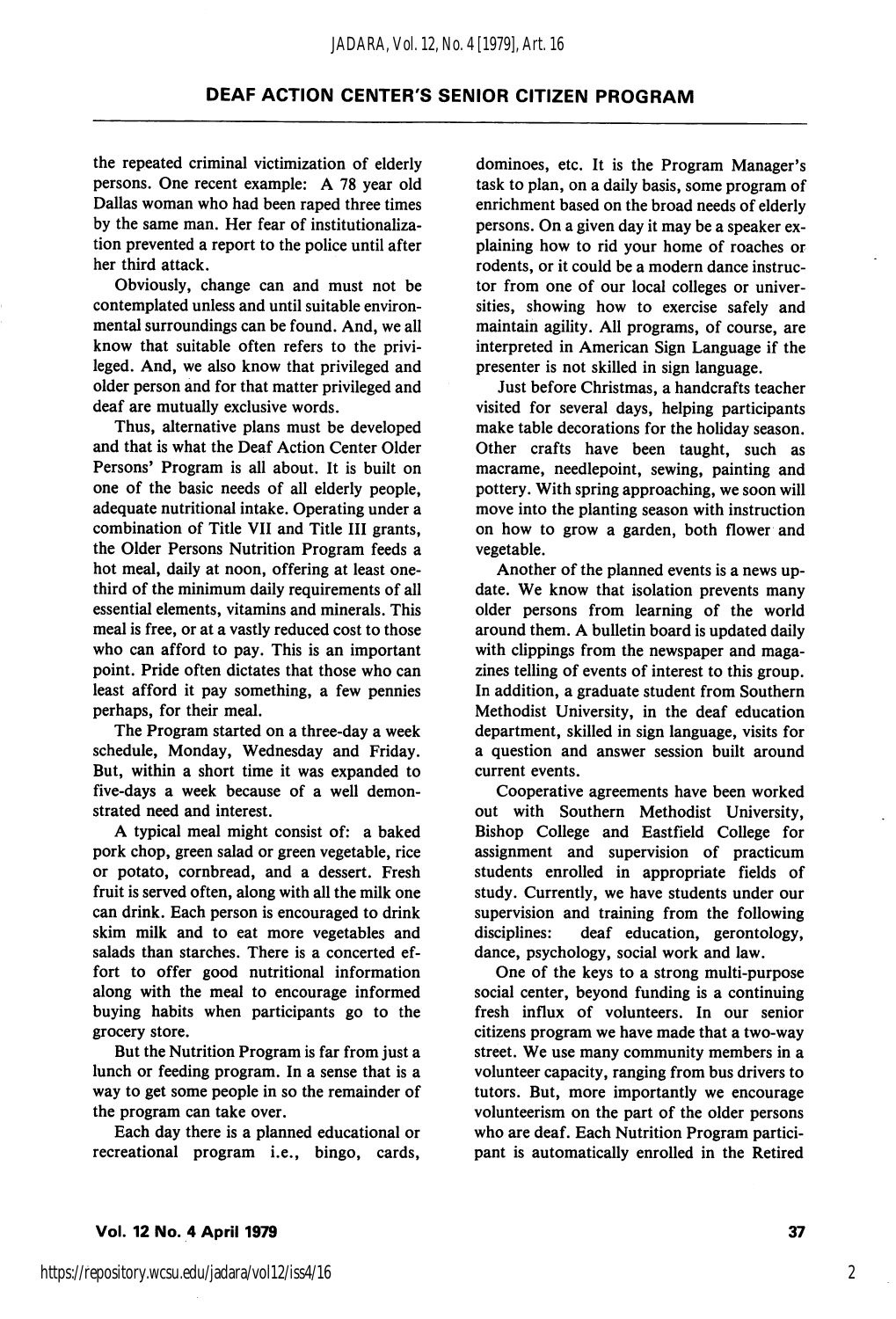Senior Volunteer Program (RSVP) a nation wide program of elderly persons involved in volunteer activities. The program stresses in volvement, activity, urging retired persons into some mind expanding and broadening experi ence. Projects range from addressing and stuf fing envelopes to team visits in nursing homes and institutions. Many of our participants have expressed great expectations from a new program we are just working out - a foster grandparents program in cooperation with the nearby Denton State School. Regular patients there, those without hearing loss, are frequent ly visited and taken out for holidays away from the school. But, patients who are deaf seldom, if ever, are "adopted" by visitors because of the communication problem.

One problem area for us has been trans portation. Lack of transportation is holding up the foster grandparents program. Enroll ment in RSVP has helped somewhat in our daily needs. We are able to reimburse each volunteer who drives car pool, 13 cents a mile, up to 15 miles each day. Or, we can pay bus fare each way daily. We have access to a 14-passenger van one day a week which is used to transport ten patients from a nursing home to the Nutrition Program. An older person who is deaf volunteers to drive the van each Friday. Enrollment in the program auto matically covers him, as all others, with million dollar liability and personal injury insurance policy.

We also have access to a 40-passenger bus for field trips. We go such places as the State Fair of Texas, art museum. City Council or Christmas caroling. That's right — Christmas caroling. Four nights before Christmas we loaded almost 50 people on the bus and went caroling. Afterward we returned to the Center for coffee, cookies and conversation. For each it was the first time ever to experience an event which heretofore had been limited to hearing people. And, it was also a memorable occasion for those visited by the singing group. In retrospect we are not sure who learned the most from the evening.

All special events, as well as most major decisions involving the Older Persons Project, are made by a council entirely composed of deaf members of the group. The structure of the entire service center in fact is the same. An all deaf board of community advisors sets policy and programs and calls for needed or desired services. Then the professional staff along with the board of professional advisors takes the mandate over to put it in program form. Members of our board represent all disciplines and it is heavily dominated by experts in the field of deafness, research, educa tion and rehabilitation. Just to mention a few: Dr. Kenneth Altschuler, Chief of Psychiatry at Southwestern Medical School; Dr. Barbara Beggs, Director of Communications Disorders Division, Southern Methodist University; Dr. Frank Caccamise, Chair of the Manual Language Department, N.T.I.D., Rochester, New York; Dr. Ed Hammer, Director of the South Central Regional Center for Deaf/ Blind, University of Texas at Dallas . . . there are many others and we hope to add a profes sional who is deaf in the near future.

We feel each of these two boards is essential to the operation of our center. The citizens provide the backbone and mandate and the professionals provide the reality of how to do what must be done. Any center or agency which attempts to operate without both will soon find it is flying blind and probably in a nose dive.

The Older Persons program occupies three large rooms, plus a small office and a large modern kitchen with stove, double oven, dishwasher, refrigerator, and full upright freezer. Meals are served out of our kitchen, although they are prepared by an outside cater ing service, and transported to our center in bulk carriers. Staff members and volunteers serve plates to each participant at a serving bar and the participants then take a seat where they desire. Tables are arranged in a long dou ble "L" shape to allow easy conversation with several other persons. Compartmentalized paper plates and disposable utensils are used for easy cleanup after the meal.

One of the other rooms contains two couches, several easy chairs, a bed in the event a participant feels the need to lie down, plus two television sets. This room is carpeted and draped to give it a comfortable, homey atmos-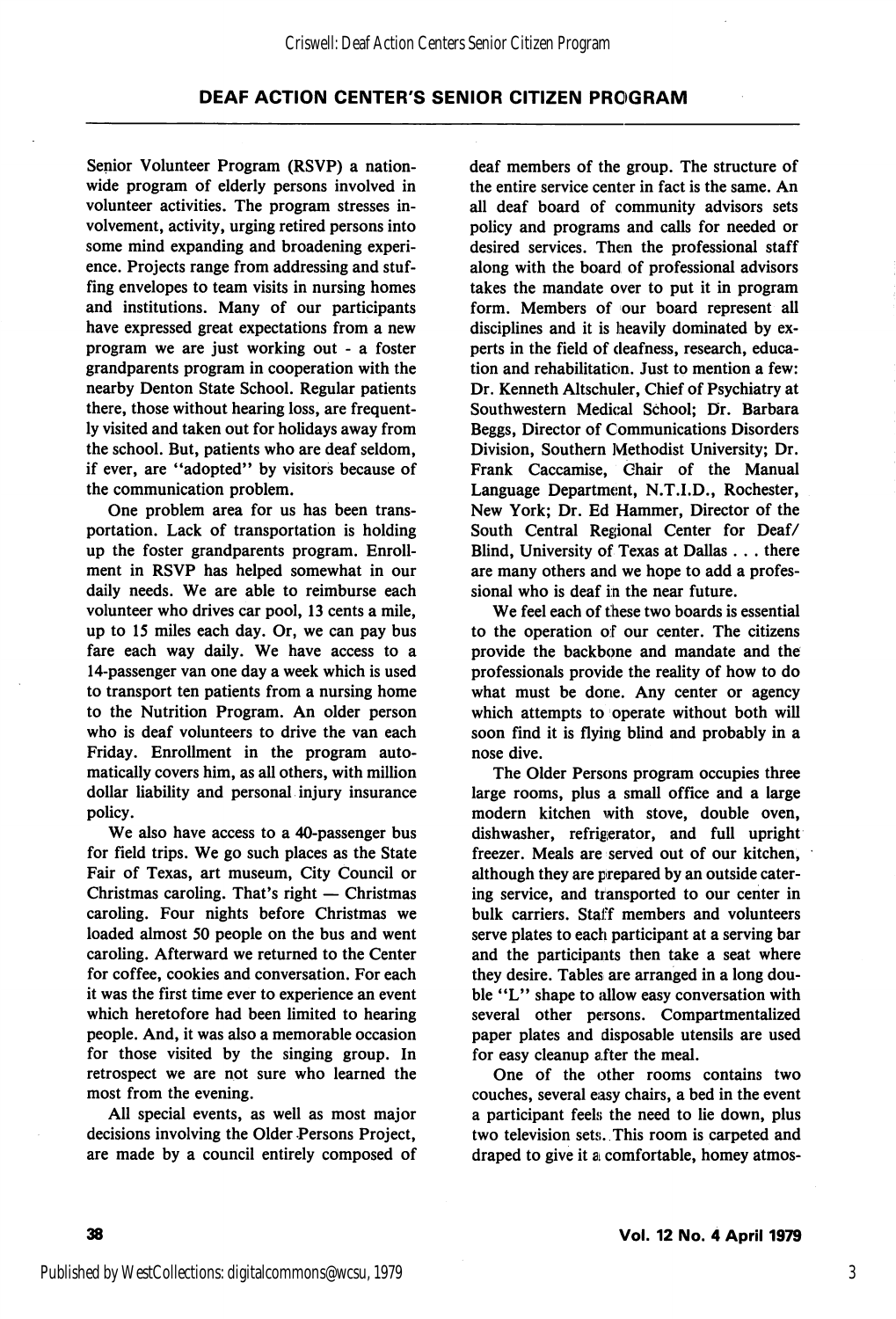phere. The third large room is approximately 20 by 40 feet. It contains a full-sized pool table, plus three game tables with chairs. This is the only room in the center where smoking is allowed.

Several large bulletin boards throughout the center contain information about upcoming programs plus other material of interest and concern. One large central planning calendar carries the daily activities conducted prior to the noon meal.

Minimum hours of operation are from 10:00 a.m. until 2:00 p.m. However, partici pants usually begin arriving by 9:30 a.m. and since the pool table was delivered many have been staying until well after 3:00 p.m.

The Nutrition Program staff consists of: a center manager, who works 30 hours a week; a center manager aide, who also works 30 hours a week; and two senior aides, who work 25 hours a week each. One additional staff member works one day a week solely in out reach contacting other older persons who are deaf, telling them of the programs and helping arrange transportation to the center. Four of the five staff members are deaf as well as over the age of 60. The sole hearing person is a child of deaf parents and expert in manual com munication.

Many special services are provided for the Program. A visiting nurse performs regular health screenings on a rotating basis checking heart and lungs, blood pressure, for skin cancers and other primary signs of illness.

A dental technician performs routine ex aminations, cleaning and x-rays and advises on more serious teeth and mouth matters.

Periodic chest x-rays are taken by the mobile unit of the Lung Association screening for T.B. as well as other lung disorders.

Visiting attorneys are available on a weekly basis to lecture on general legal matters, and answer specific individual questions about such matters as wills, taxes, property and the laws affecting the handicapped. Questions of a more personal nature are answered in a private meeting following the general lecture with an appropriate referral if necessary.

A working agreement with the Southern Methodist University Law School Legal Clinic

exists. All cases, both civil and criminal are referred to the Clinic where clients who are deaf receive priority. Services are free, or at ex tremely low cost, based on a low sliding scale. Two students along with the Assistant Dean of the Law Clinic make up a liaison committee with the Deaf Action Center for the continuing agreement. The University has also further committed itself to becoming a regional center of the National Center for the Law and the Deaf.

During income tax season, a volunteer, trained by the Internal Revenue Service, visits the center several times a week, lecturing about tax matters, answering questions and assisting in the filling out of tax forms. This volunteer has better than average sign language skills.

A defensive driving instructor presents periodic classes. Completion of the eight hour course makes participants eligible for a dis count on automobile insurance. A scholarship arrangement has been worked out with various local insurance agencies and banks paying the registration costs of the course for those older people on low, fixed incomes.

An essential part of the program is the en vironment. The Older Persons Nutrition Pro gram is housed in the same building as the Deaf Action Center, a social service and counseling agency for deaf and hearingimpaired persons of all ages. Beyond the special programs and services designed ex clusively for older persons, all the resources of the Deaf Action Center are available at any time. The regular services of the Center avail able to any person who is deaf or hearingimpaired or their family member include:

Information and referral Counseling Crisis intervention Interpreting Job finding Adult Basic Education classes Deaf-Blind evaluation and training Emergency shelter Housing Transportation TTY Sales and Service

Deaf Action Center is located within the office portion of an apartment complex con-

4